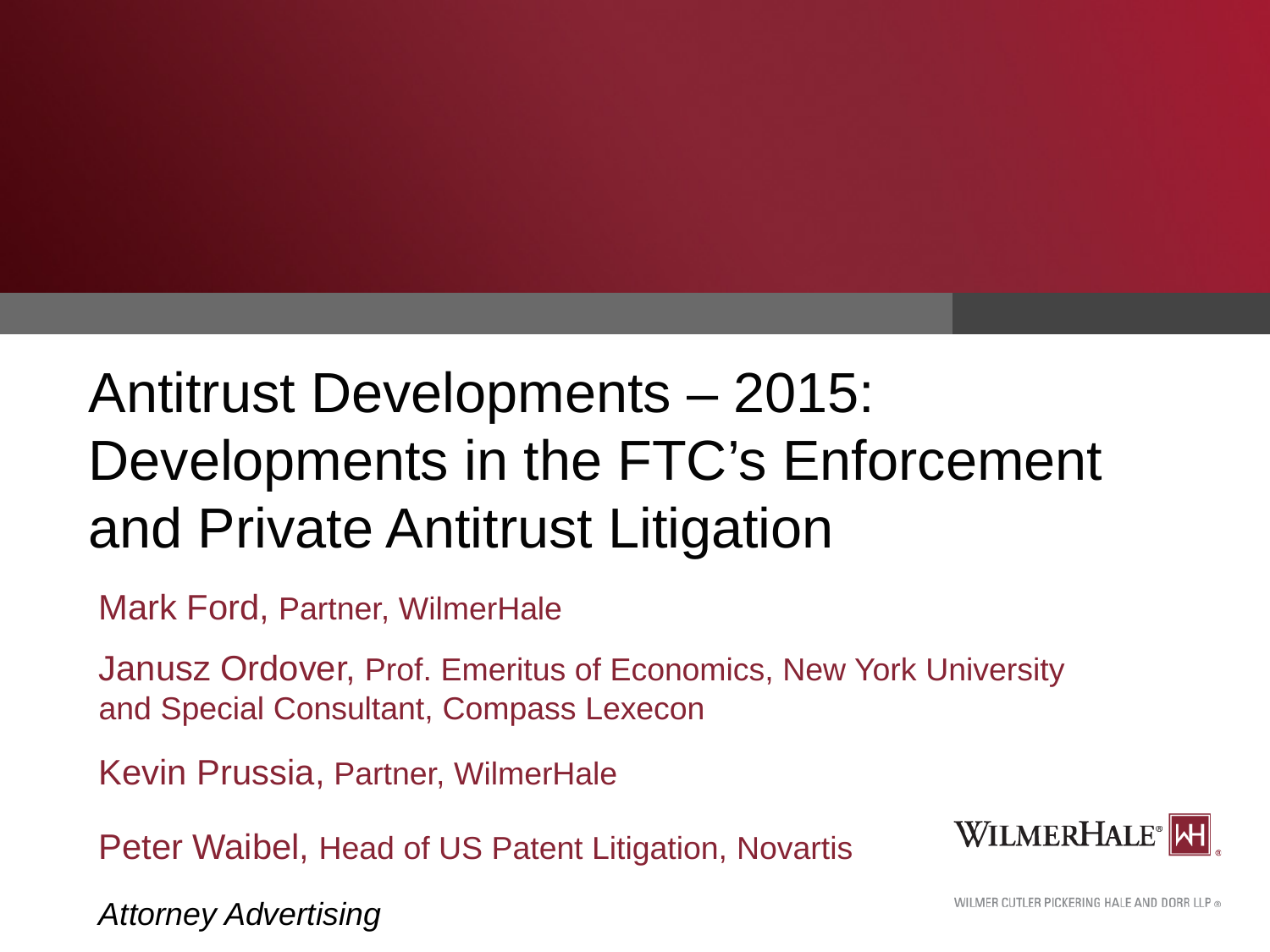### **Overview**  $\left\Vert \mathsf{H}\right\Vert$

- Settlements in the wake of *Actavis*
	- Defining "large and unexplained," burden shifting, non-cash payments
	- How reasonable is the post-*Actavis* "rule of reason"?
- *Namenda* and the developing "product hopping" standard
	- Is *Namenda* consistent with antitrust principles, and does it adequately preserve innovation incentives?
	- Supporting next generation products post-*Namenda*
- REMS restrictions and direct sales to generics
	- What is the state of the law, and what can innovators do in response to requests for samples?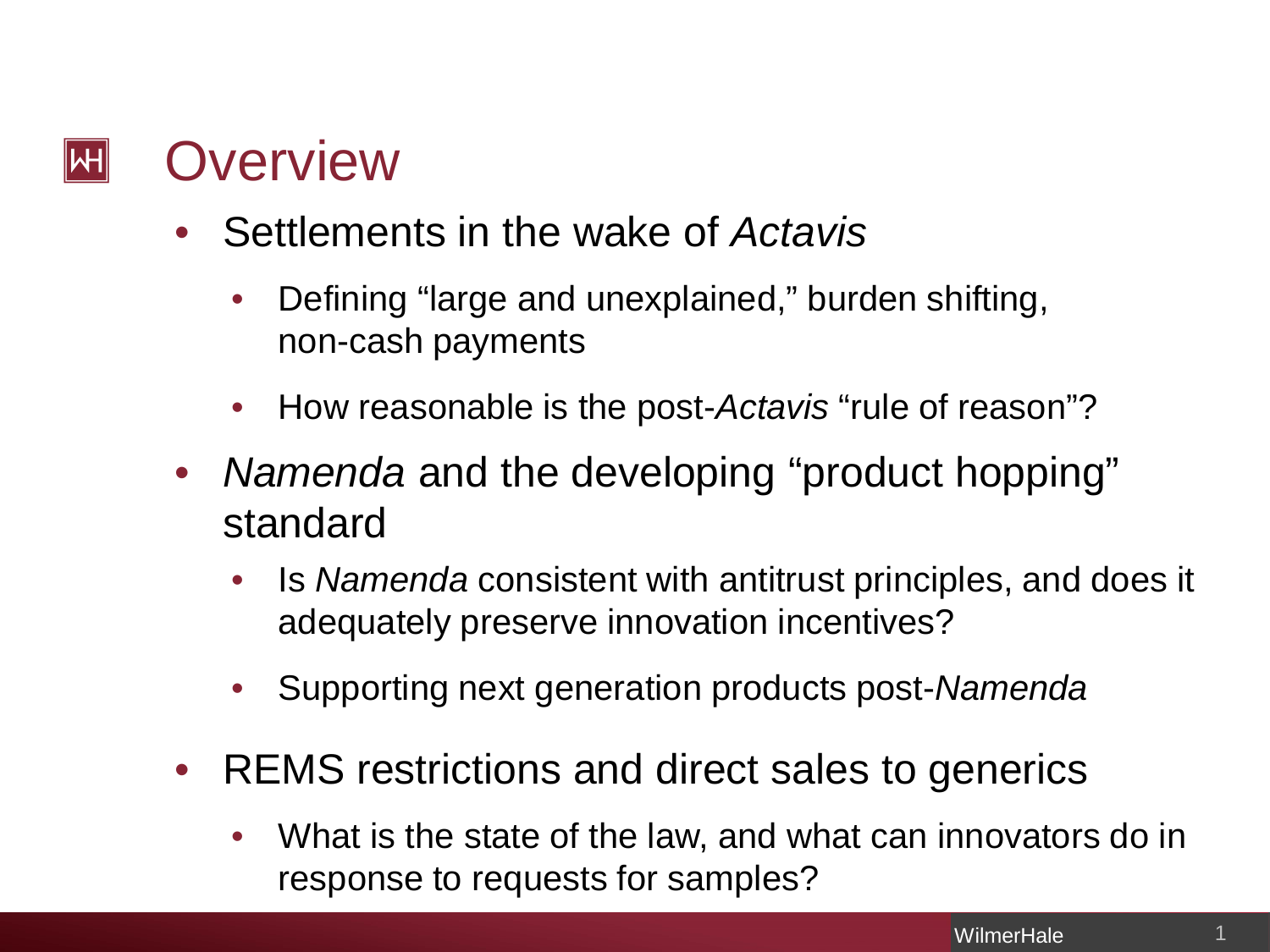OCTOBER TERM, 2012  $\mathbf{I}$ (Slip Opinion) Syllabus NOTE: Where it is feasible, a syllabus (headnote) will be released, as is being done in connection with this case, at the time of the cylinder is treated The syllabus of the syllabus of the cylinder presented by the Repor **SUPREME COURT OF THE UNITED STATES** Syllabus FEDERAL TRADE COMMISSION v. ACTAVIS, INC., ET AL CERTIORARI TO THE UNITED STATES COURT OF APPEALS FOR THE ELEVENTH CIRCUIT No. 12-416. Argued March 25, 2013-Decided June 17, 2013 The Drug Price Competition and Patent Term Restoration Act of 1984 (Hatch-Waxman Act or Act) creates special procedures for identifying and resolving patent disputes between brand-name and generic drug manufacturers, one of which requires a prospective generic manufacturer to assure the Food and Drug Administration (FDA) that it will not infringe the brand-name's patents. One way to provide such assurance (the "paragraph IV" route) is by certifying that any listed, relevant patent "is invalid or will not be infringed by the manufacture, use, or sale" of the generic drug. 21 U.S.C. §355(j)(2)(A)(vii)(IV). Respondent Solvay Pharmaceuticals obtained a patent for its approved brand-name drug AndroGel. Subsequently, respondents Actavis and Paddock filed applications for generic drugs modeled after AndroGel and certified under paragraph IV that Solvay's patent was invalid and that their drugs did not infringe it. Solvay sued Actavis and Paddock, claiming patent infringement. See 35 U.S.C. §271(e)(2)(A). The FDA eventually approved Actavis' generic product, but instead of bringing its drug to market, Actavis entered into a "reverse payment" settlement agreement with Solvay, agreeing not to bring its generic to market for a specified number of years and agreeing to promote AndroGel to doctors in exchange for millions of dollars. Paddock made a similar agreement with Solvay, as did respondent Par, another manufacturer aligned in the patent litigation with Paddock The Federal Trade Commission (FTC) filed suit, alleging that re-

spondents violated §5 of the Federal Trade Commission Act by unlawfully agreeing to abandon their patent challenges, to refrain from *Actavis* in a nutshell:

- "Reverse payment" case subject to the "rule of reason"
- No antitrust immunity even within the "scope of the patent"
- "Large, unexplained" payments carry risk of anticompetitive effect
- Explanations include litigation cost avoidance and fair value for goods/services
- Structure of rule of reason left to the district courts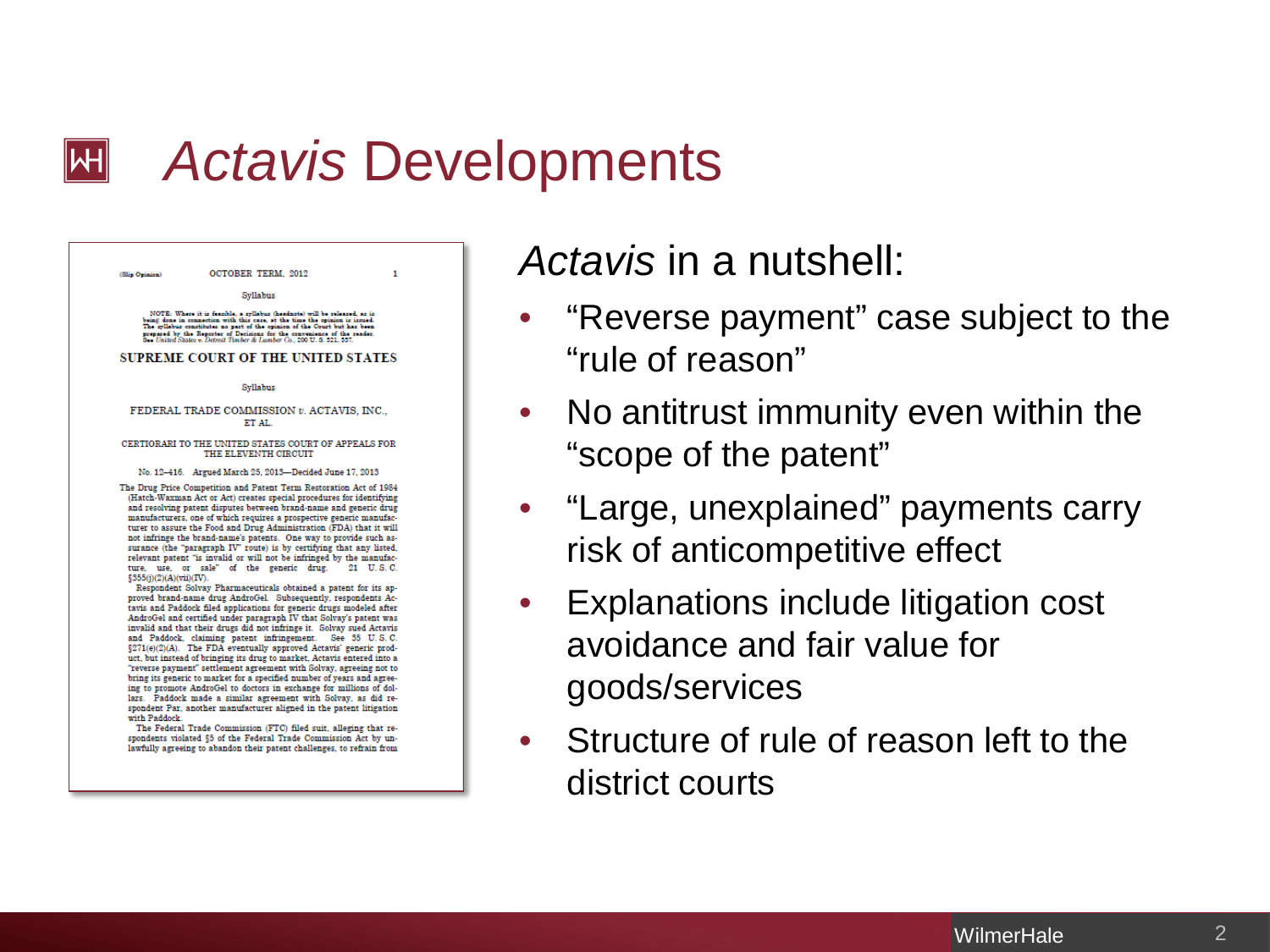### Current battlegrounds

"Large" and "Unexplained"/"Unjustified" – competing economic framework:

Activating *Actavis* 

BY AARON EDLIN, SCOTT HEMPHILL, HERBERT HOVENKAMP, AND CARL SHAPIRO

### **Activating Actavis with a More Complete Model**

Michael G. Baumann, John P. Bigelow, Barry C. Harris, Kevin M. Murphy, Janusz A. Ordover, Robert D. Willig, and Matthew B. Wright<sup>\*</sup>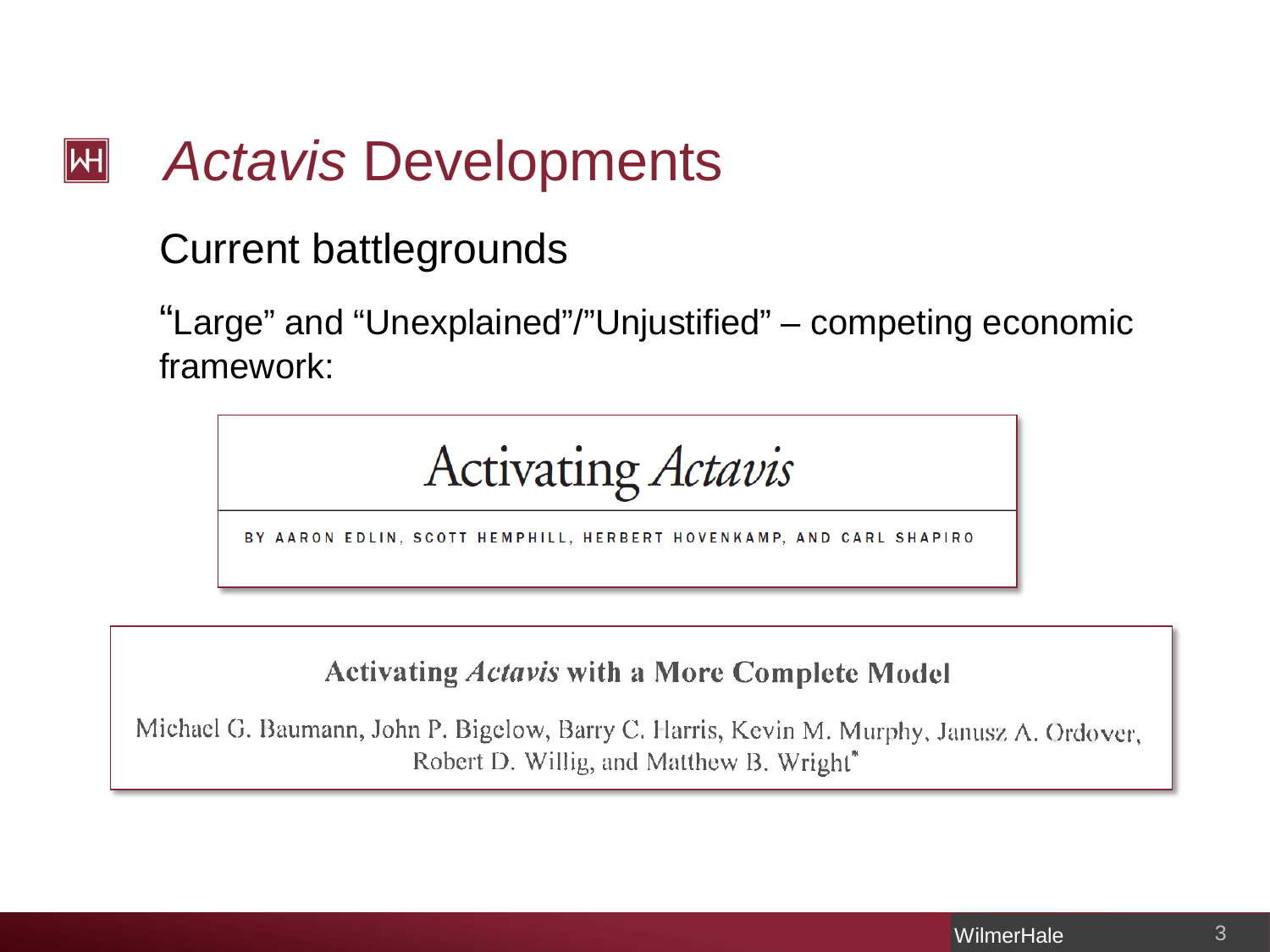## Current battlegrounds

Which party has the burden of proving a payment is fair value or not?

- Standard rule of reason framework: (1) plaintiff must prove anticompetitive effects, (2) defendant may offer potentially off-setting procompetitive justifications, (3) plaintiff must show (a) benefits are pretext or (b) anticompetitive harm outweighs benefits
- *Actavis* ambiguity:
	- "[T]he likelihood of a reverse payment bringing about anticompetitive effects depends upon its size, … its independence from other services for which it might represent payment"
	- "An antitrust defendant may show in the antitrust proceeding that legitimate justifications are present"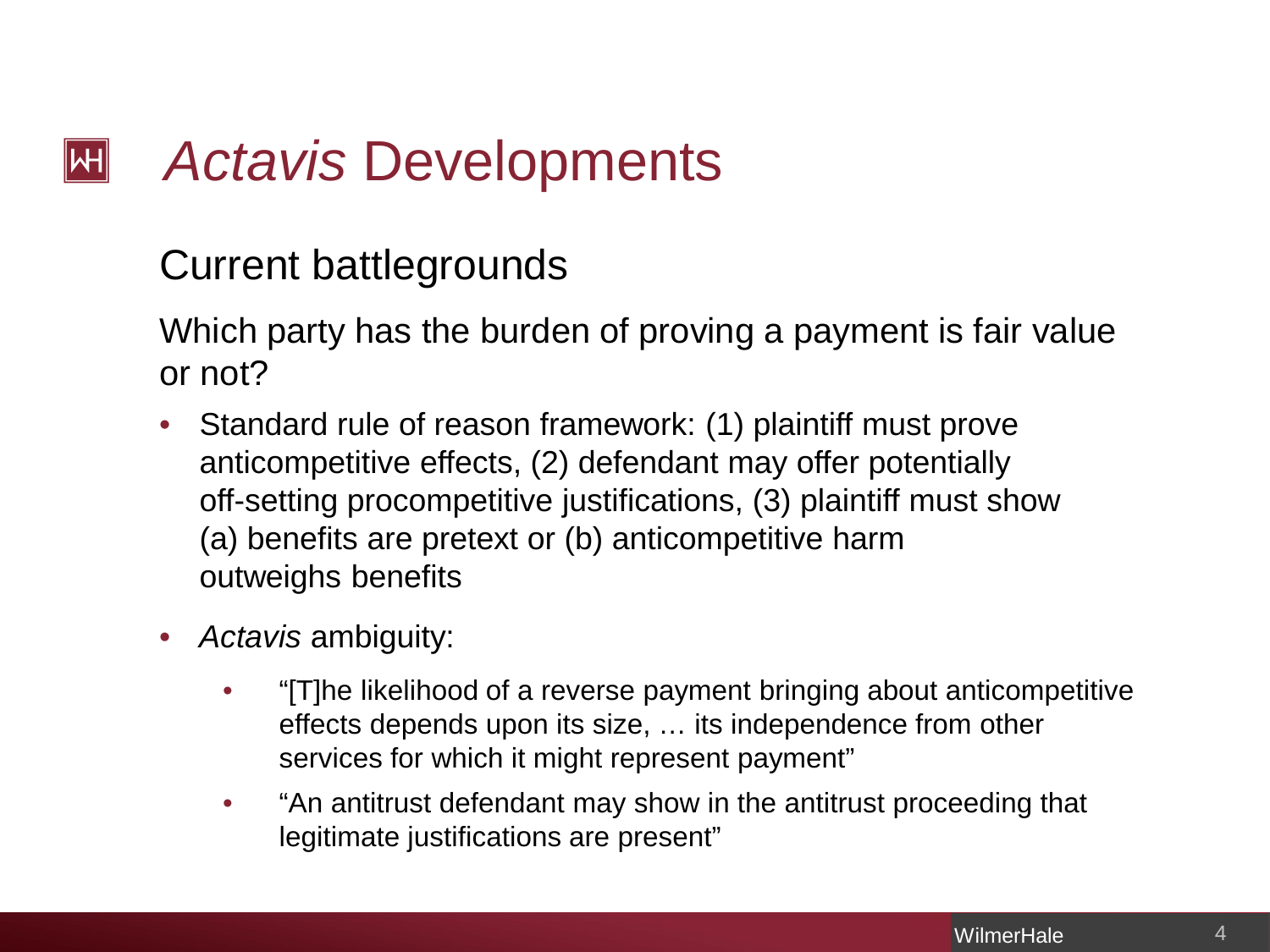Current battlegrounds

- Significant district court decisions:
	- *Nexium* (D. Mass.) jury instructions placed burden on plaintiffs to prove a large, unexplained payment
	- *Provigil* (E.D. Pa.) summary judgment decision held that plaintiffs must prove "large" (>litigation costs), defendants must prove "fair value"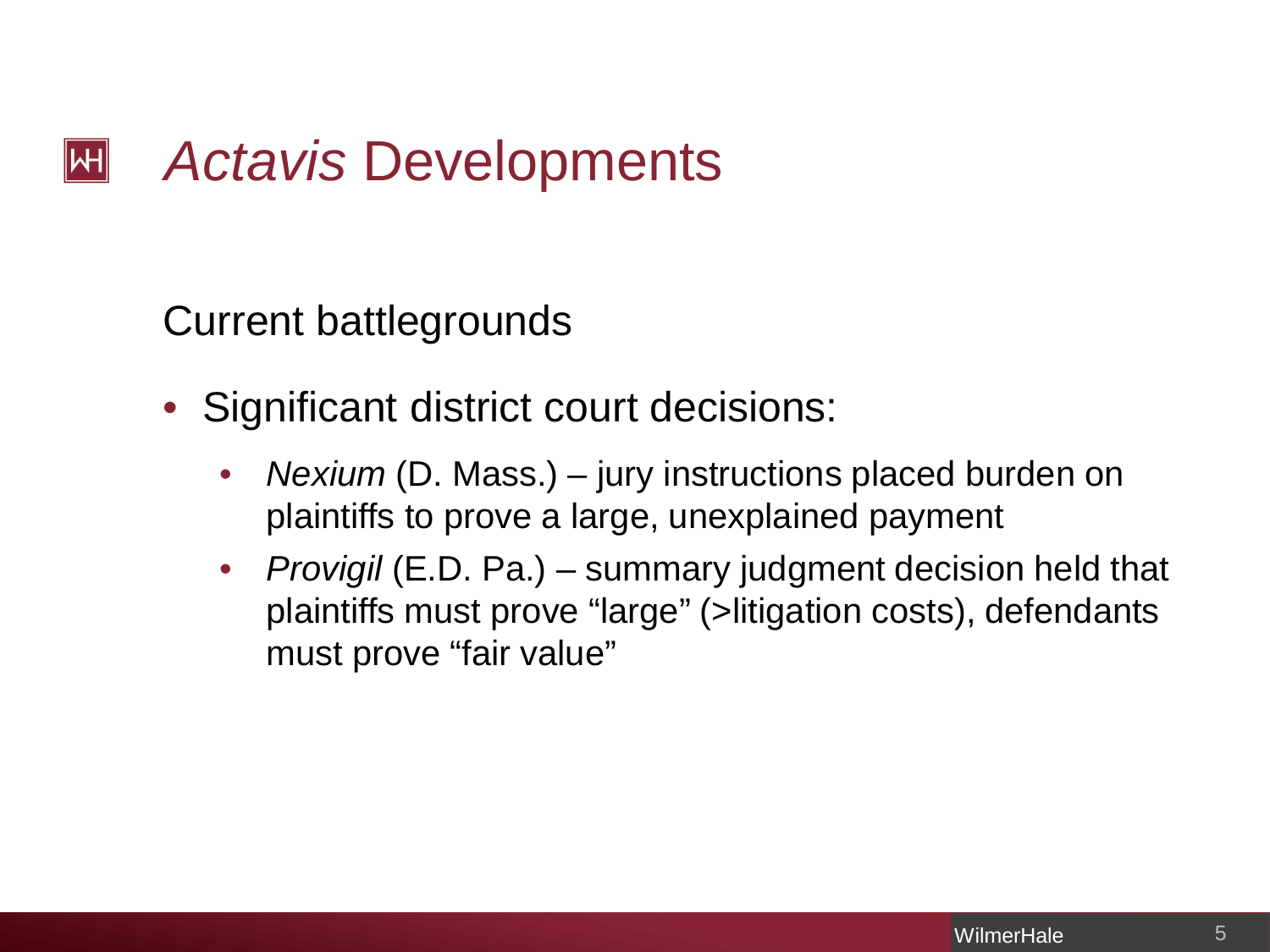### Current battlegrounds

- Are non-cash payments subject to "rule of reason"
	- E.g., "no-AG" agreements, debt forgiveness
- Initial split among district courts, but Third Circuit recently confirmed non-cash "payments" subject to same standard in *Lamictal*:
	- No-AG provisions bring promise of increased revenue during 180-day exclusivity period
	- Significant monetary value capable of inducing generic to drop patent challenge that might otherwise result in greater competition
	- Fact that exclusive license is contemplated by Patent Act does not permit use of licenses to induce delay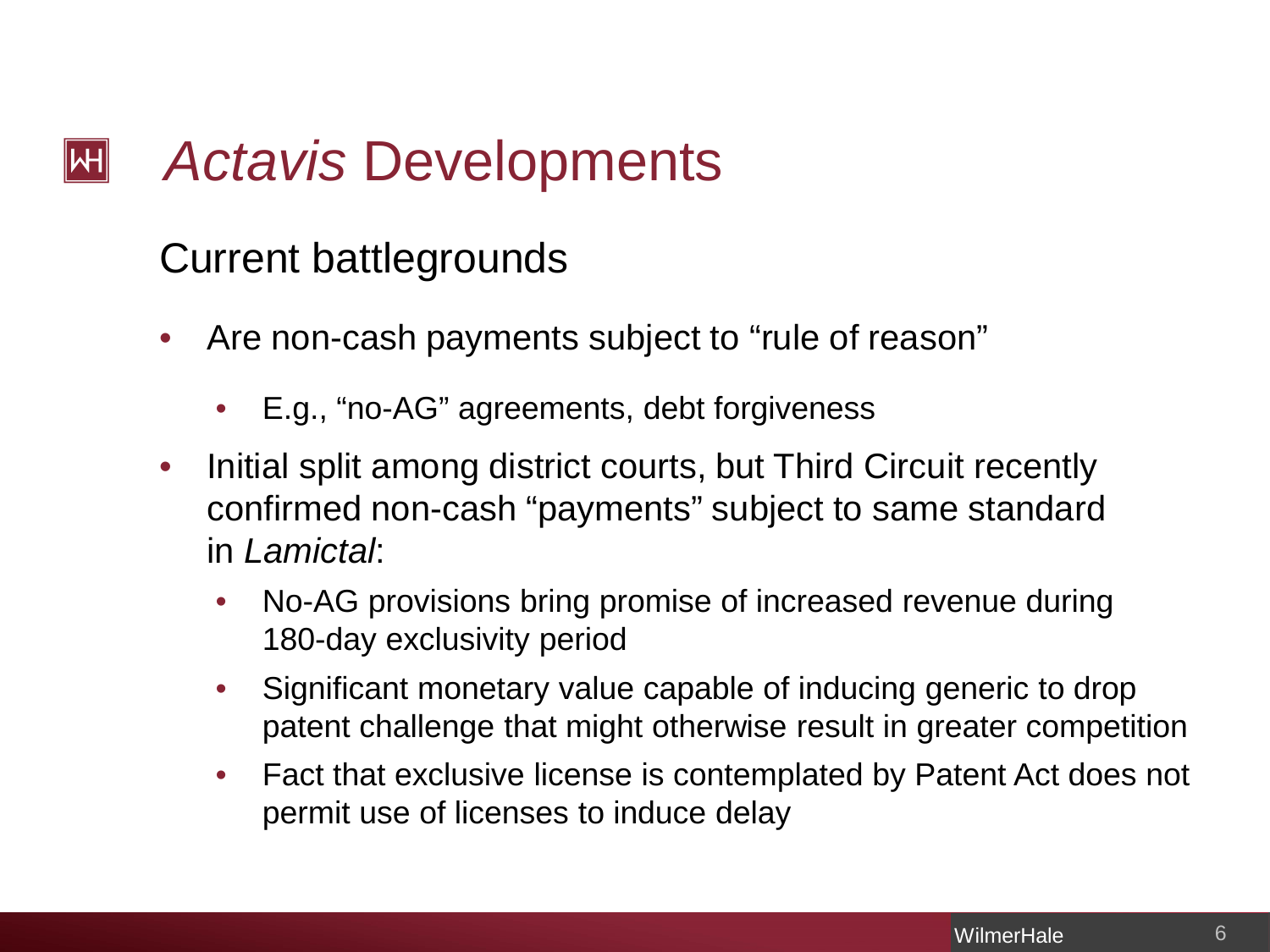## **E Hopping**"

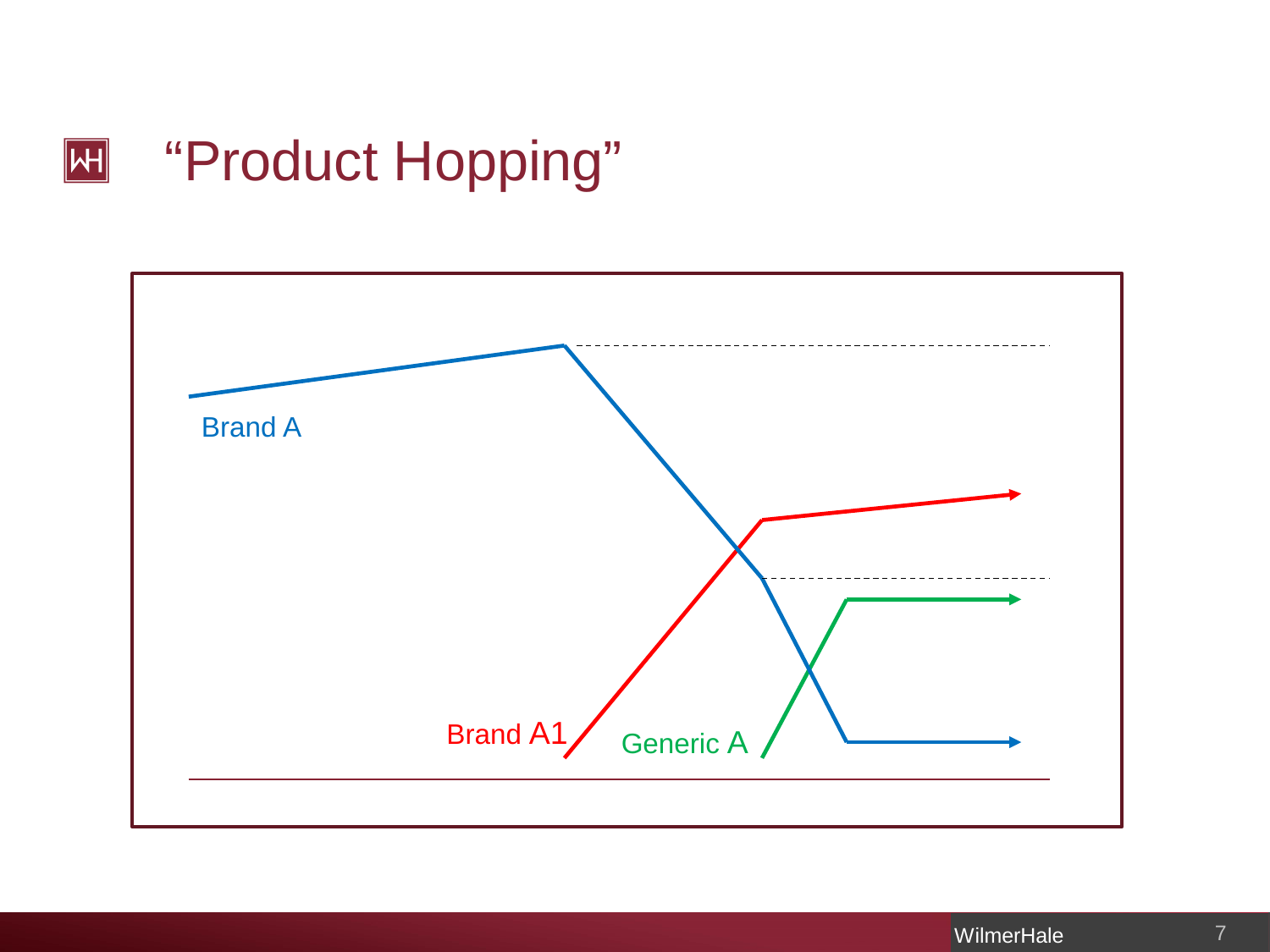### "Product Hopping"  $\mathsf{|\mathsf{H}|}$

### A brief history—the "coercion" standard

- *TriCor* (D. Del. 2008) market withdrawal of legacy products and replacement with next generation (with allegedly meaningless change) states monopolization claim.
- *Nexium/Prilosec* (D.D.C. 2008) launch and promotion of next generation product in advance of generic entry not exclusionary because consumer choice determined market outcomes.
- *Suboxone* (E.D. Pa. 2014) announced withdrawal of legacy combined with alleged disparagement of legacy's safety sufficient to state a claim.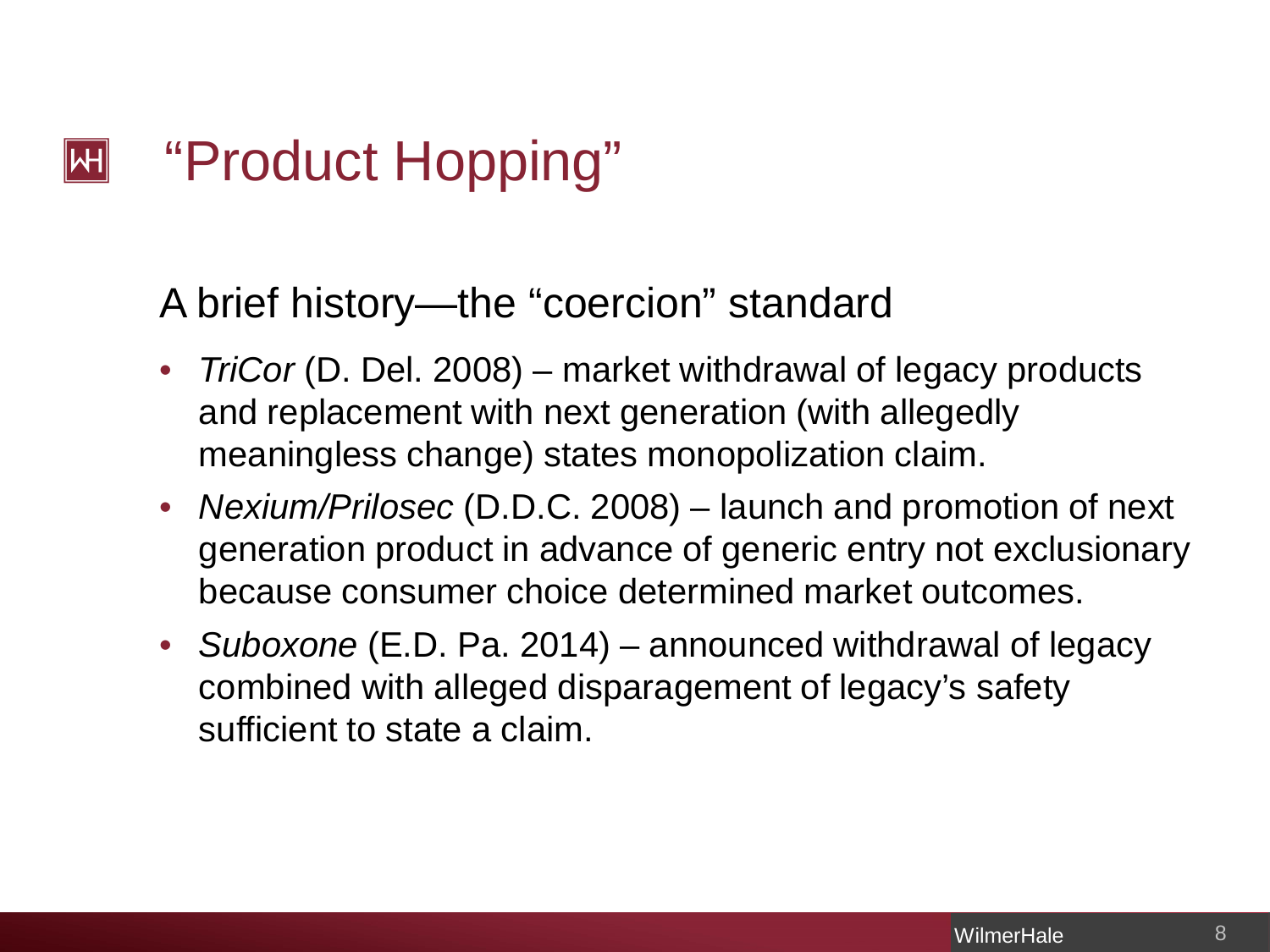### "Product Hopping"  $\left\Vert \mathsf{H}\right\Vert$

In the **United States Court of Appeals** For the Second Circuit

#### **AUGUST TERM. 2014**

ARGUED: APRIL 13, 2015 **DECIDED:** MAY 22, 2015<sup>1</sup>

No. 14-4624

PEOPLE OF THE STATE OF NEW YORK, by and through ERIC T. SCHNEIDERMAN, Attorney General of the State of New York Plaintiff-Appellee,

> **ACTAVIS PLC. FOREST LABORATORIES. LLC.** Defendants-Appellants.

Appeal from the United States District Court for the Southern District of New York. No. 14 Civ. 7473 - Robert W. Sweet, Judge.

Before: WALKER, RAGGI, and DRONEY, Circuit Judges.

<sup>1</sup> This opinion was filed under seal on May 22, 2015, and the parties were permitted to request redactions of confidential information. This published version of the opinion indicates the redactions allowed by the court.

*Namenda* in a nutshell:

- Product innovation is subject to rule of reason
- "Well-established case law makes clear that product redesign is anticompetitive when it coerces consumers and impedes competition" *cf Berkey Photo*
- Limited distribution (hard switch) deprived consumers of choice between products
- Impeding operation of state substitution laws is actionable anticompetitive effect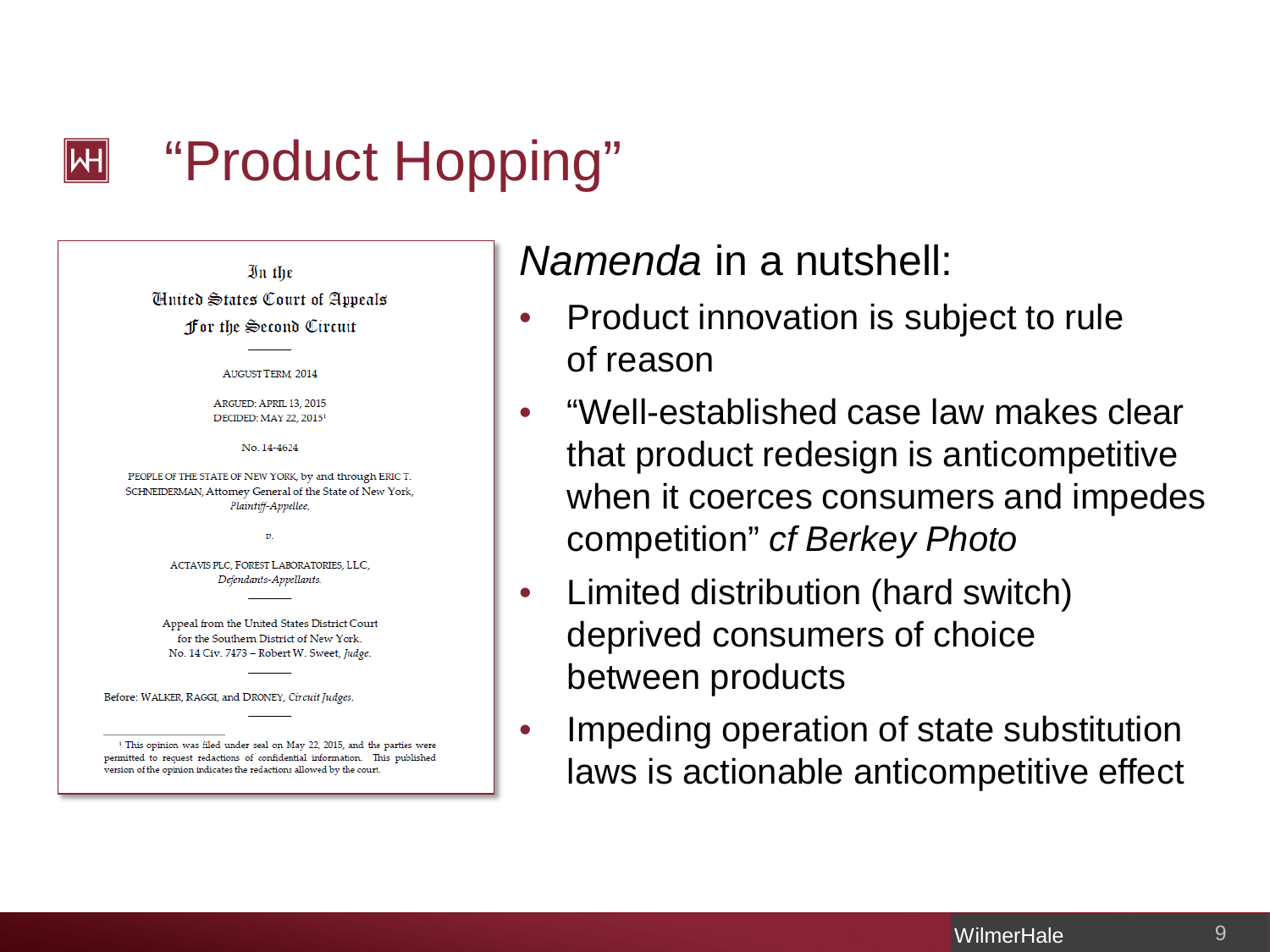### "Product Hopping"  $|\mathsf{H}|$

*Namenda* conclusions/assumptions

- State substitution laws implemented because "pharmaceutical market is not a well-functioning market"—the price disconnect
- Insufficient market forces consumers to available generics without automatic substitution
- Interfering with most efficient means of distribution is exclusionary under Section 2
- Antitrust laws may be employed to bolster state substitution laws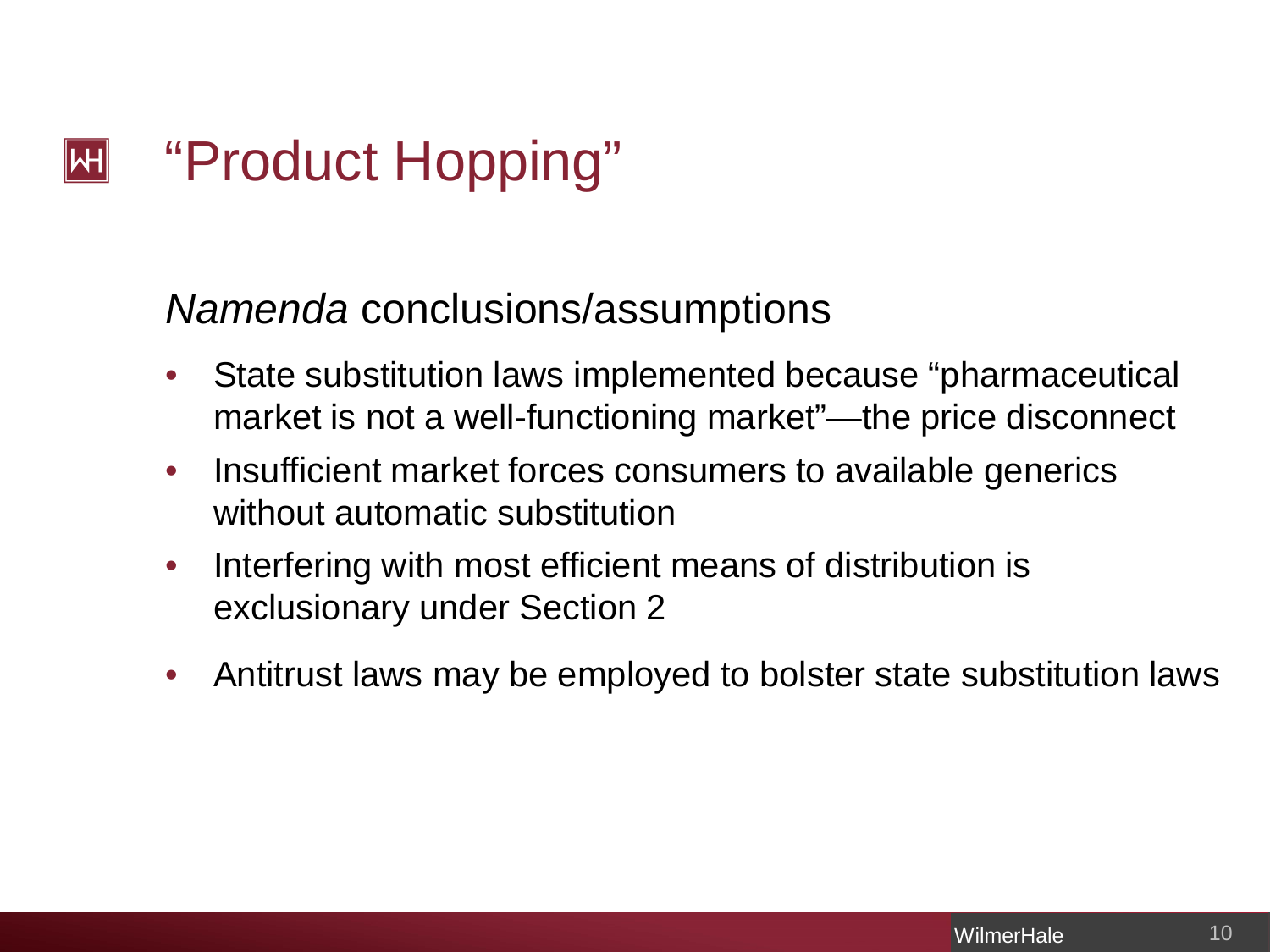### "Product Hopping"  $|\mathsf{H}|$

*Namenda* and innovation incentives

- Importance of incremental innovation in pharmaceutical industry
- Incremental innovation is costly and risky
- Impact of "barriers to exit" on pharmaceutical innovation incentives
- Impact of insulating generics from competition from improved products on innovation incentives
- Unique harm caused by injunctions requiring innovators to sell and support legacy products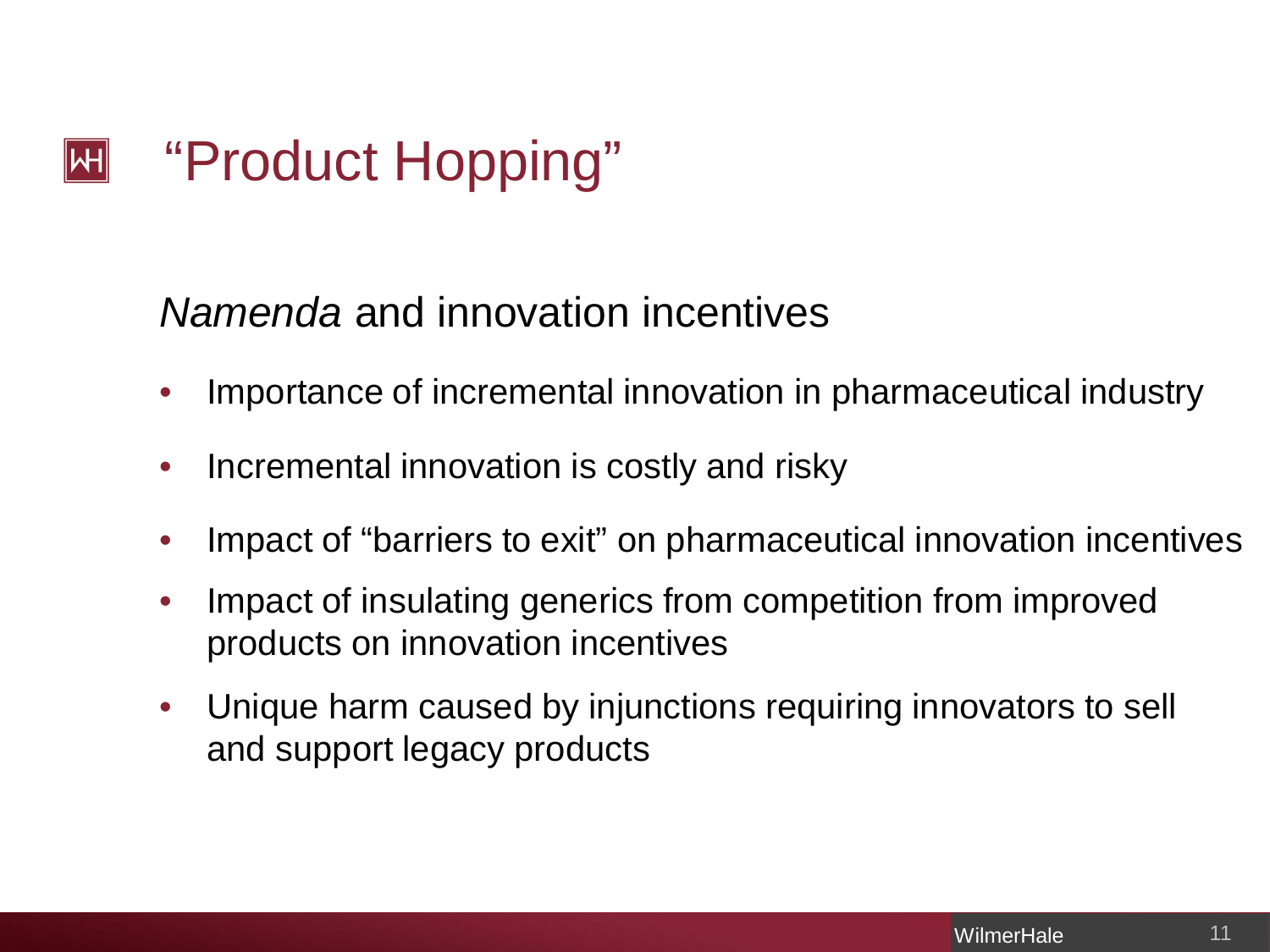### "Product Hopping"  $|\mathsf{H}|$

Spectrum of Conduct under *Namenda* standard

- Pre-generic launch of next generation product
- Complete shift of sales and promotional efforts to new product
- Creation of price incentives
- Limited distribution of legacy product
- Withdrawal of legacy product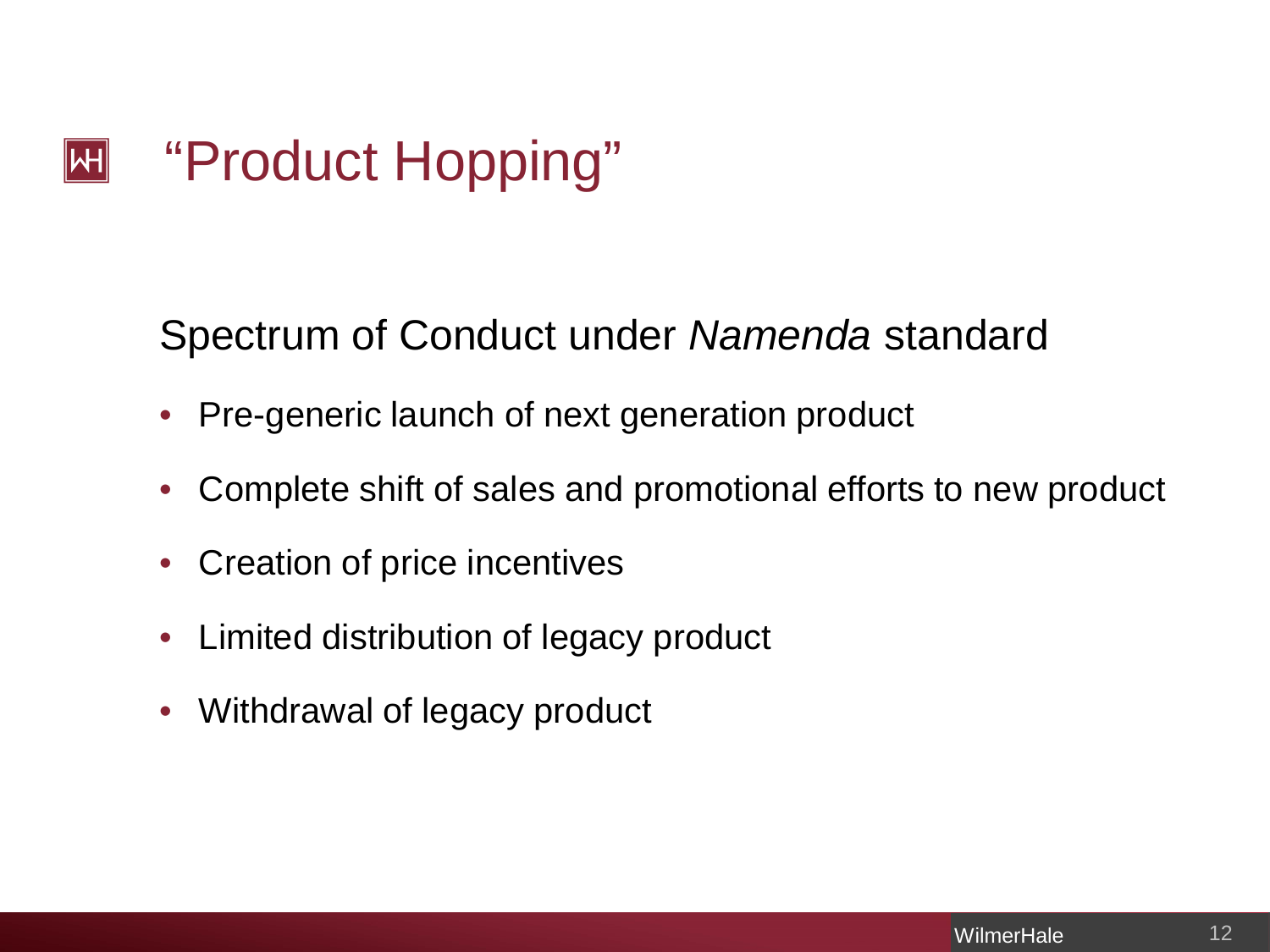#### REMS and ANDA filers  $\left\Vert \mathsf{H}\right\Vert$

- FDA REMS guidelines often limit distribution of innovator drugs (e.g., to and through qualified pharmacies)
- ANDA filers forced to ask innovators to provide samples for bioequivalence testing (typically acquire through wholesalers)
- Claim refusal to sell is unlawful monopolization
	- FTC has filed amicus briefs in support of generics, arguing refusal to sell at list price to generics would be irrational but for the exclusion of competition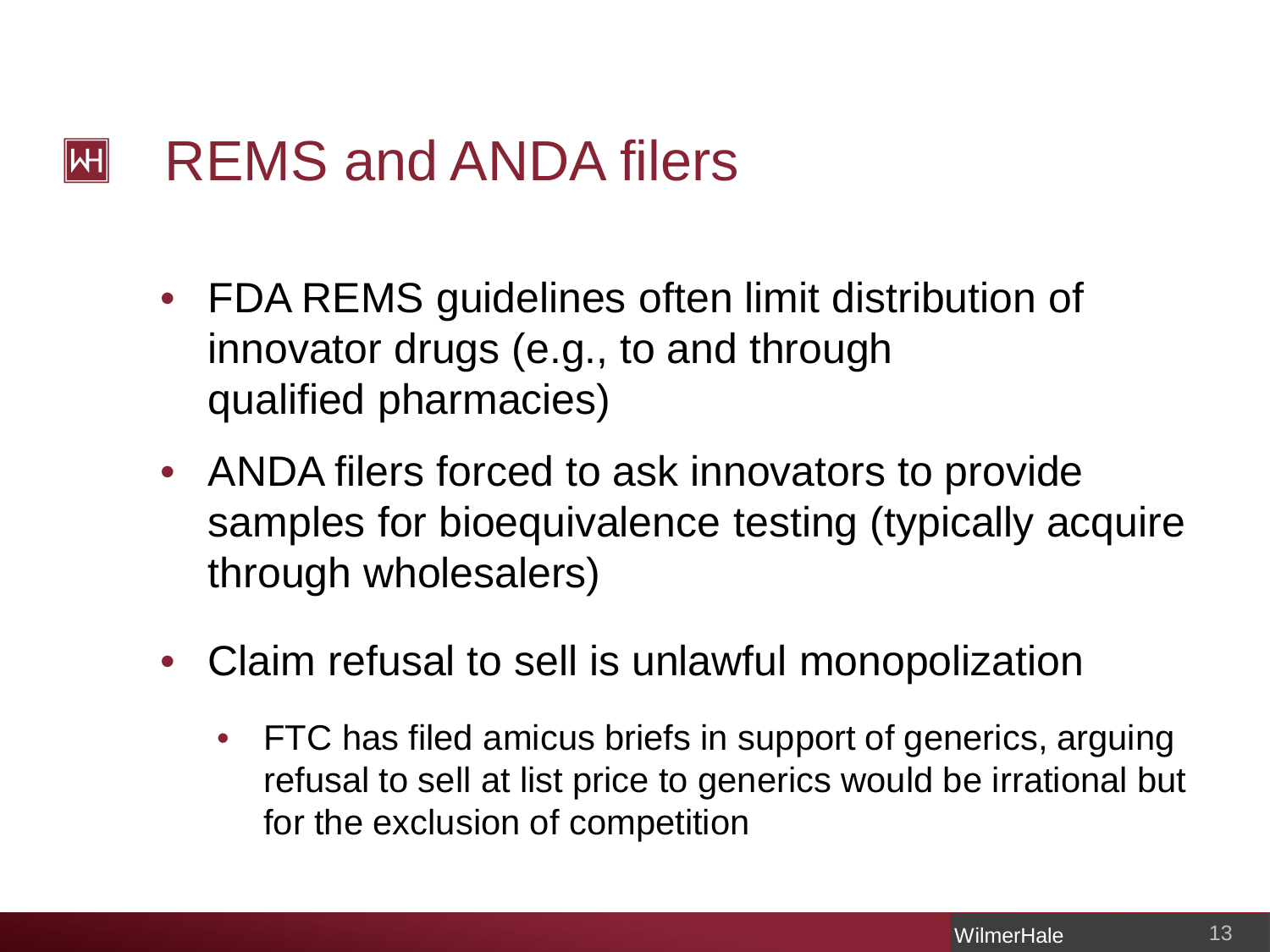### REMS and ANDA filers  $\left\Vert \mathsf{H}\right\Vert$

### Antitrust Duty to Deal

- General rule No affirmative duty to deal
- Exception *(Aspen Skiing, Trinko):*
	- (1) there is a prior course of dealings between the parties; and
	- (2) the alleged monopolist irrationally forsook short-term profits for long-term anticompetitive gain – "no economic sense"
- Dispute: whether (1) is necessary, or whether claim may turn on "no economic sense" even if no prior course of dealing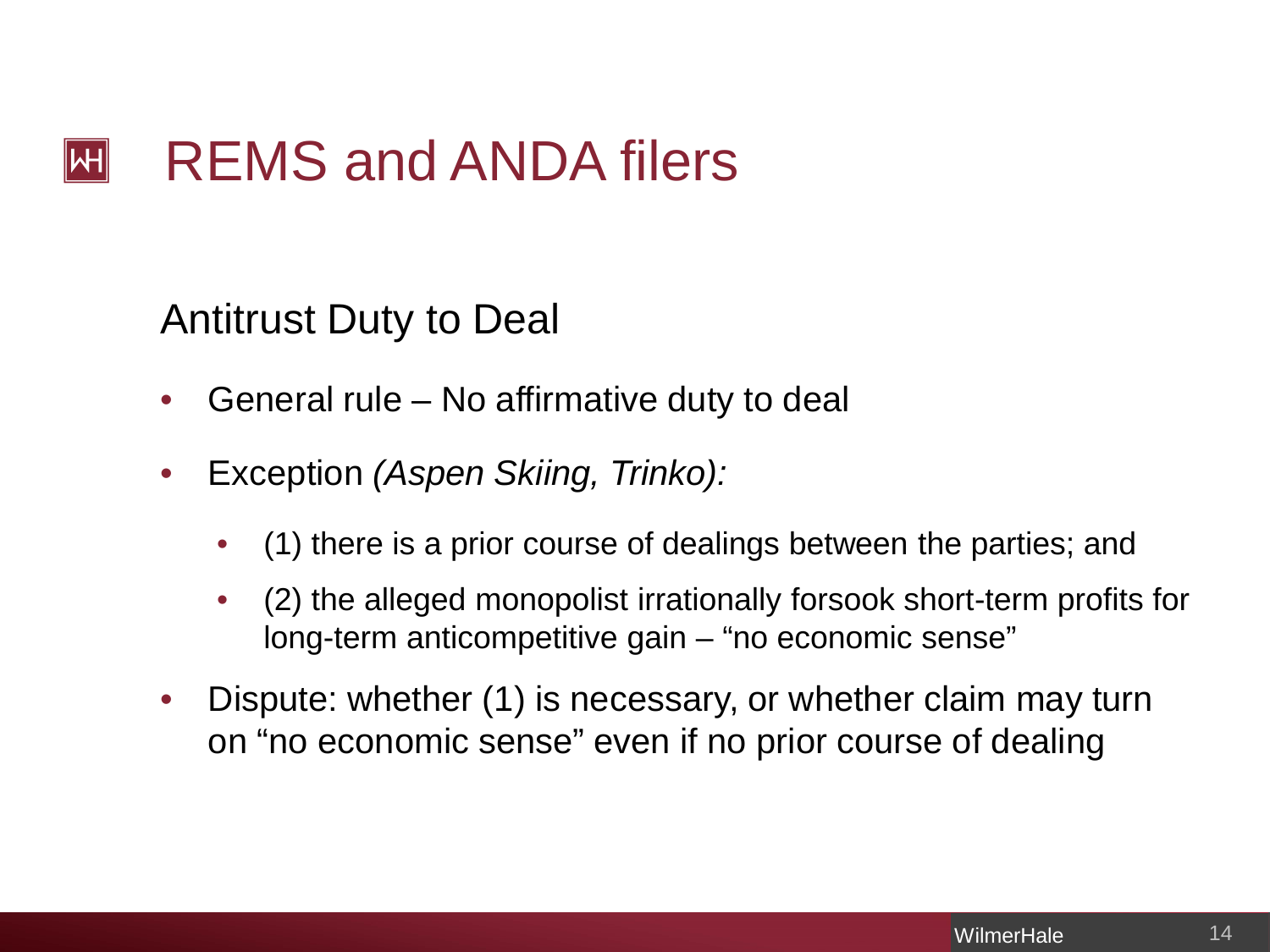### REMS and ANDA filers IMI

| 1  | IN THE UNITED STATES DISTRICT COURT                                                                              |
|----|------------------------------------------------------------------------------------------------------------------|
| 2  | FOR THE DISTRICT OF NEW JERSEY<br>Civil 14-2094 ES                                                               |
| 3  | MYLAN PHARMACEUTICALS,                                                                                           |
| 4  | PLAINTIFF<br>v.                                                                                                  |
| 5  | ORAL OPINION                                                                                                     |
| 6  | CELGENE CORPORATION,                                                                                             |
| 7  | DEFENDANT.                                                                                                       |
| 8  |                                                                                                                  |
| 9  | NEWARK, NEW JERSEY                                                                                               |
| 10 | DECEMBER 22,2014                                                                                                 |
| 11 | BEFORE: HONORABLE ESTHER SALAS,<br>UNITED STATES DISTRICT JUDGE                                                  |
| 12 |                                                                                                                  |
| 13 |                                                                                                                  |
| 14 | Pursuant to 753 Title 28 United States Code, the following                                                       |
| 15 | transcript is certified to be an accurate record as taken<br>stenographically in the above-entitled proceedings. |
| 16 | S/ LYNNE JOHNSON                                                                                                 |
| 17 |                                                                                                                  |
| 18 | Lynne Johnson, CSR, CM, CRR<br>Official Court Reporter                                                           |
| 19 |                                                                                                                  |
| 20 |                                                                                                                  |
| 21 |                                                                                                                  |
| 22 | LYNNE JOHNSON, CSR, CM, CRR<br>OFFICIAL COURT REPORTER                                                           |
| 23 | UNITED STATES DISTRICT COURT<br>P.O. BOX 6822                                                                    |
| 24 | LAWRENCEVILLE, NJ 08648<br>EMAIL: CHJLAW@AOL.COM.                                                                |
| 25 |                                                                                                                  |
|    |                                                                                                                  |

## *Mylan v. Celgene* (D.N.J.):

"The Third Circuit cases to consider the scope of the 'no duty to deal' do not appear to adopt a strict requirement that a party must plead 'prior course of dealing' for its claims to proceed… To the contrary the cases in our Circuit that have considered the scope of the affirmative duty to deal suggest that 'prior course of dealing' is relevant but not dispositive in determining whether such a duty applies."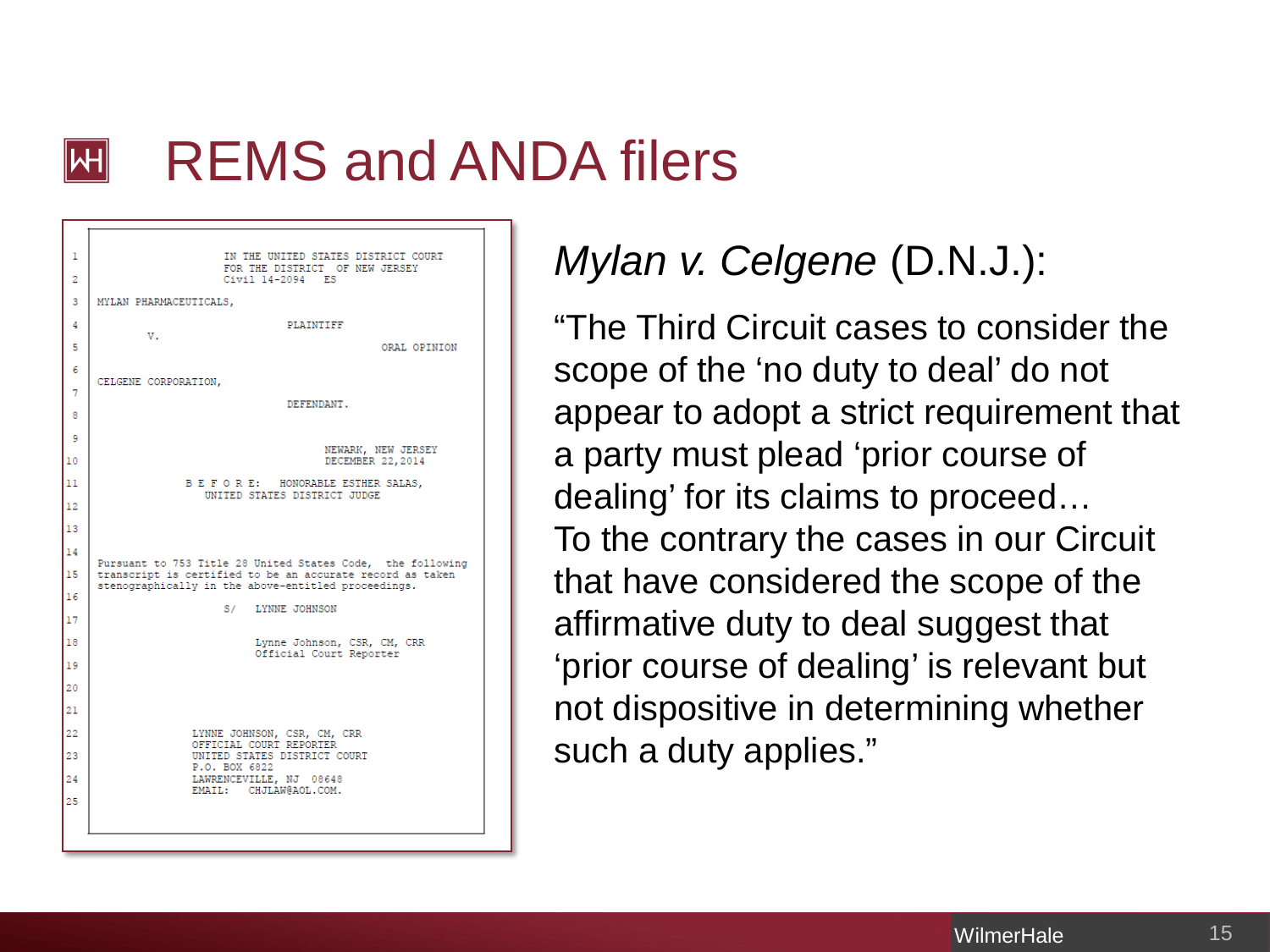### $|\mathsf{H}|$ REMS and ANDA filers

To be continued…

- REMS challenges within circuits that have required prior course of dealing
- Insisting upon FDA assurance that generics protocols comply with REMS, and sale will not violate REMS (see December 2014 guidance)
- Refusal based on safety and liability concerns